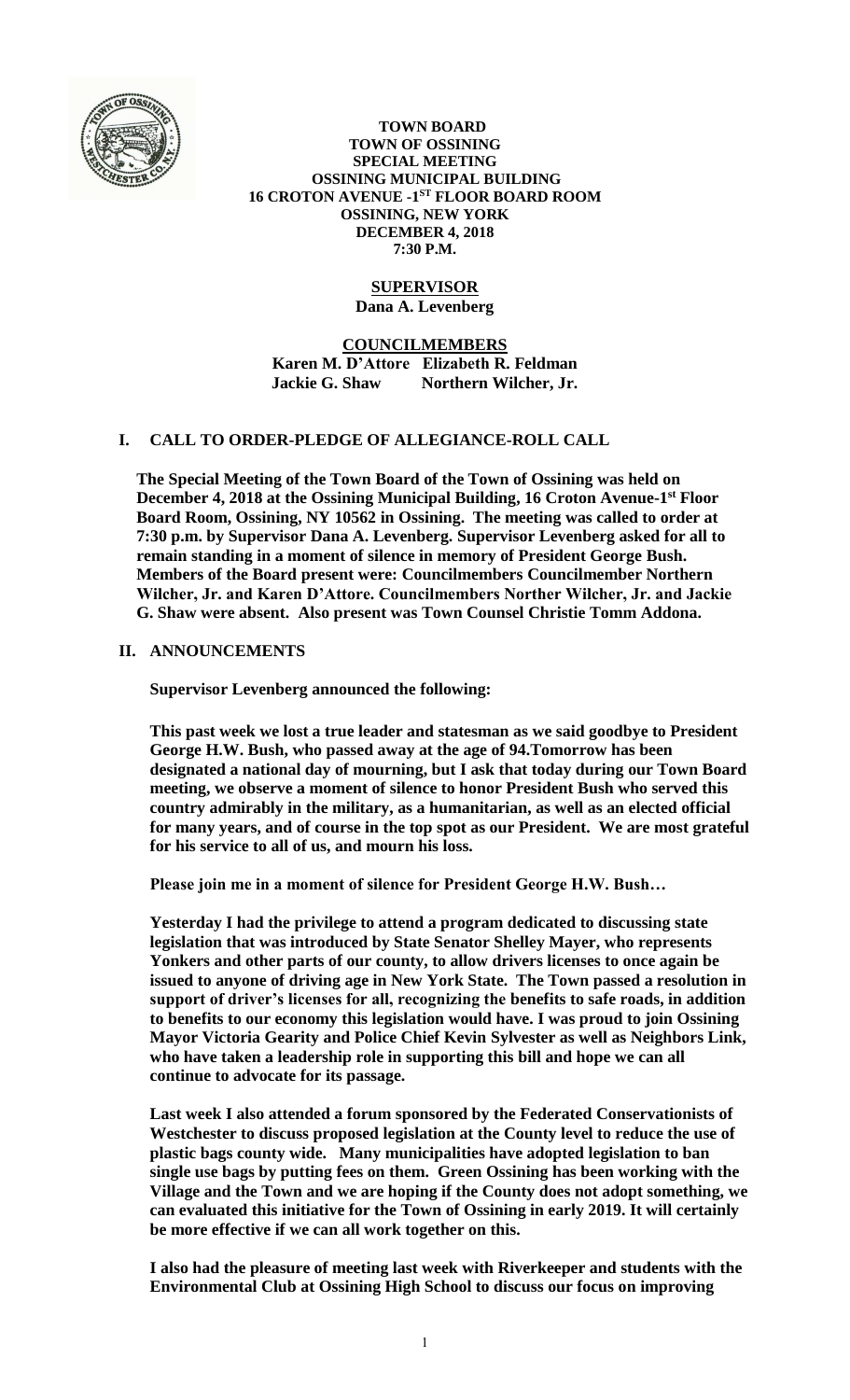**access to the waterfront in Ossining and considering opening up the beach at some point, as they have been testing the water for some years now and believe it is safe for swimming. We will continue our discussions as we evaluated other options for grants to help us with a master park plan at Engel Park. Unfortunately, we also learned last week that we did not receive funds we applied for from the Hudson Valley Greenway. We are hoping we can find a way to team up with Riverkeeper to reapply in February with better success.**

**The Christmas Tree Lighting was a lovely event in Downtown Ossining last Friday, with help from the folks at the Village Parks and Recreation, so thank you to them for their hard work to make for a great time for our families. We also had our staff party with the Village and Town last week. Unfortunately we did not do as good a job as we should have communicating the hours when our offices would be closed for the few hours a year we get together as one to appreciate everyone's hard work on behalf of our constituents. We will work on doing a better job of that next year and/or staggering our celebration so that offices can remain open.** 

**The Ossining Documentary & Discussion Series will host their final screening of the year on Thursday, December 6th. "How To Survive a Plague" chronicles the history of activism around the HIV/AIDS epidemic, and how raising awareness of the disease and its societal consequences caught the attention of the scientific community and turned a death sentence into a chance at life. The screening begins at 6:30PM and will be followed by an expert panel-- all are welcome to this free event at the Ossining Public Library's Budarz Theater.**

**As the weather gets increasingly colder and the holiday season is upon us, consider those in need throughout our community. The Ossining Police Department has partnered with the Ossining schools to host a coat drive for families in need this winter. Through this Friday, December 7th, drop your new or gently used coats off at the Police Station at 86-88 Spring Street, or at 16 Croton Avenue on the first floor, and pay it forward this holiday season. There will also be boxes placed around the community where you can drop off formal or semi-formal attire for young men- - this drive, organized by My Brother's Keeper, will help young men of color in Ossining to be able to dress for success.**

**Also, the Ossining Boat & Canoe Club is once again collecting new unwrapped toys for children in our community who might not otherwise receive gifts. Working with our social service organizations, they will distribute these in time to make sure all children have the opportunity to receive an age appropriate gift this season. Look for the shiny red box on the first floor of Village/Town Hall at 16 Croton Avenue.**

**On Saturday, December 8th, don't miss the KJ Denhert Trio performing a special holiday show at Westchester Collaborative Theater. Ossining resident KJ and her band always put on a memorable show, and we are so excited to have her perform right here in town this weekend. Doors open at 7PM for a 7:30PM show, and tickets will sell out. Get yours now by heading to [www.wctheater.org](http://www.wctheater.org/)**

**Already feeling the holiday squeeze? The Mariandale Center on North Highland Avenue has just the thing to help you through. On Tuesday, December 11th, come for candlelight meditation at 6:45PM. Dress comfortably and prepare yourself for some time to reflect and recharge. Need a little more? Mariandale will also be hosting a day-long writing retreat on Saturday, December 15th between 9:30AM and 5:30PM. Come for a peaceful day of introspection and a break from the hassles of the real world among your fellow writers. Visit [www.mariandalecenter.org](http://www.mariandalecenter.org/) for more information on both events.**

**Next week, join Ossining Matters for a Family Holiday Shopping Stroll through downtown. Get your shopping done while helping out a great local cause—if you buy an OM Holiday Helper Pass, you will get 10% off of your purchases at Penny & Ting, Hot Societe, Vaza, Adega Wines, and Melita's between December 13th and 16th. The kickoff will take place on Thursday the 13th between 6:00 P.M. and 8:00**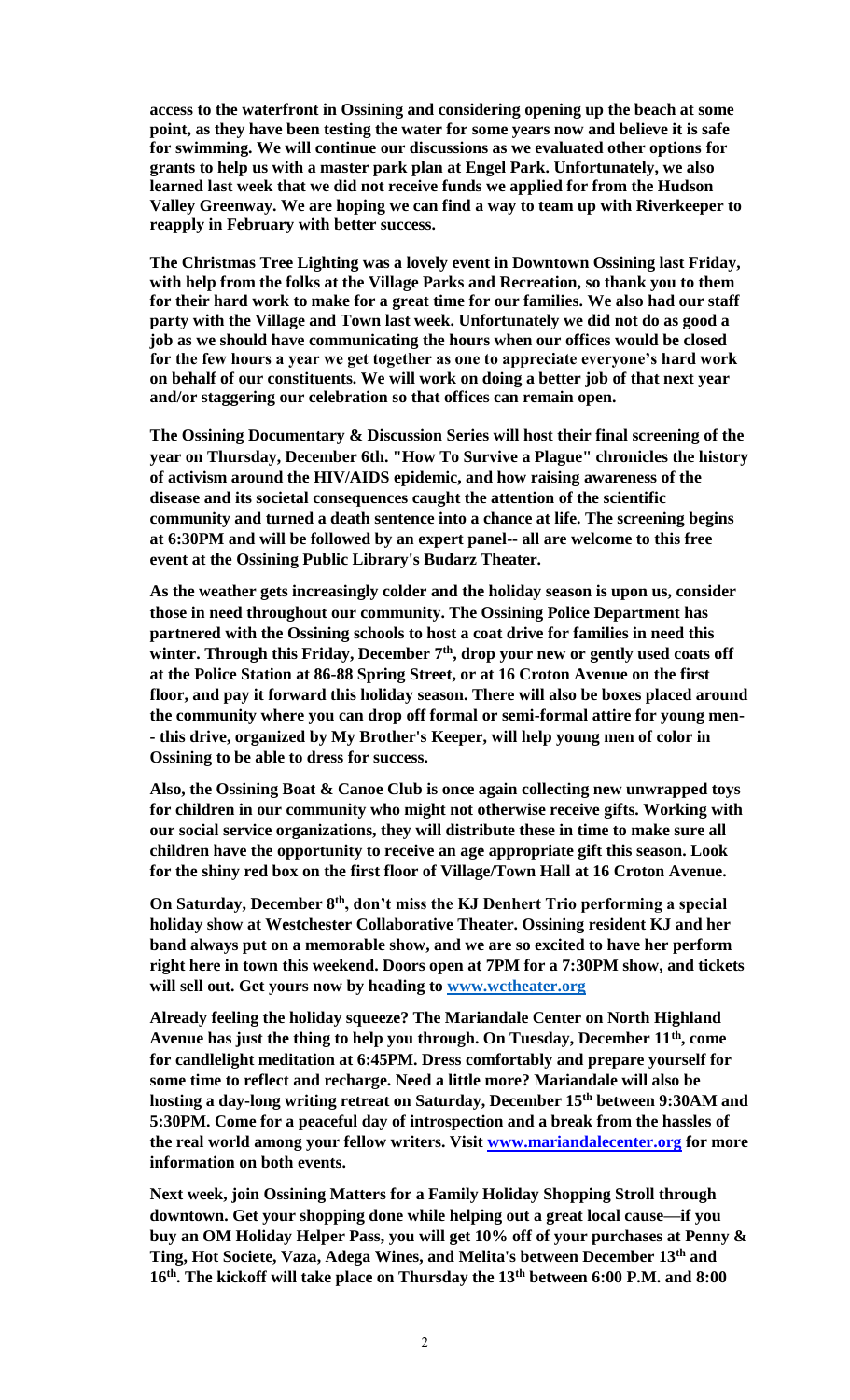**P.M., and during that time, you can also get 10% off at Good Choice Kitchen and First Village Coffee. Purchase your pass at [www.ossiningmatters.org.](http://www.ossiningmatters.org/)**

**Finally, save the date for Breakfast with Santa at the Ossining Community Center on Saturday, December 15th—get a small gift from Santa and drop off your Christmas list to the big man in person. Visit Ossining Recreation page at [www.villageofossining.org](http://www.villageofossining.org/) and sign up for either the 10:00 A.M. or 11:00 A.M. seating and hurry—only 100 tickets for each seating are sold.**

#### **III. BOARD RESOLUTIONS**

#### **A. Personnel- Highway Department- Seasonal Appointment**

**Councilmember Wilcher moved and it was seconded by Councilmember D'Attore that the following be approved:**

**Resolved, that the Town Board of the Town of Ossining hereby appoints Percival Gilchrest, Ossining, to the seasonal position of Laborer in the Town Highway Department effective December 3rd, 2018 at a rate of \$12.00 per hour.**

**Supervisor Levenberg stated that we are pleased to be able to appoint Percy Gilchrest to this position. Percy has served us in this seasonal position before, and we are happy he was available to do so again to help us out with the leaves.** 

**Motion Carried: Unanimously**

#### **B. Contract- Gullotta House Polar Plunge 2019**

**Councilmember Wilcher moved and it was seconded by Councilmember D'Attore that the following be approved:**

**Resolved, that the Town Board of the Town of Ossining hereby authorizes the Supervisor to sign an agreement with Gullotta House, Inc., Briarcliff Manor, NY, pertaining to the "Escape from Sing Sing Polar Plunge" scheduled to take place at 12 Noon at Louis Engel Park on Saturday, February 16th, and outlining the operational expectations, insurance requirements and obligations on the part of Gullotta House, as well as rules and regulations for participants, as required by the Town of Ossining.**

**Supervisor Levenberg stated that we are looking forward to the second annual Escape from Sing Sing Polar Plunge which Gullotta House is organizing to take place Saturday, February 16th at 12 noon at the beach at Louis Engel Park. Mr. Gullotta asked if we could approve the use now so he could have plenty of time to plan and fundraise for an even better event.** 

**Motion Carried: Unanimously**

## **C. Resolution authorizing Supervisor to sign Letter of Intent with Village of Ossining for Police Services**

**Councilmember Wilcher moved and it was seconded by Councilmember D'Attore that the following be approved:**

**WHEREAS, in 2014 the Town of Ossining and the Village of Ossining duly entered into an agreement whereby the Village of Ossining would provide the Unincorporated Town with police services from January 1, 2015 until December 31, 2018 ("2015 Agreement"), and**

**WHEREAS, the 2015 Agreement contemplated that the parties could renew the agreement at the end of the initial term, and**